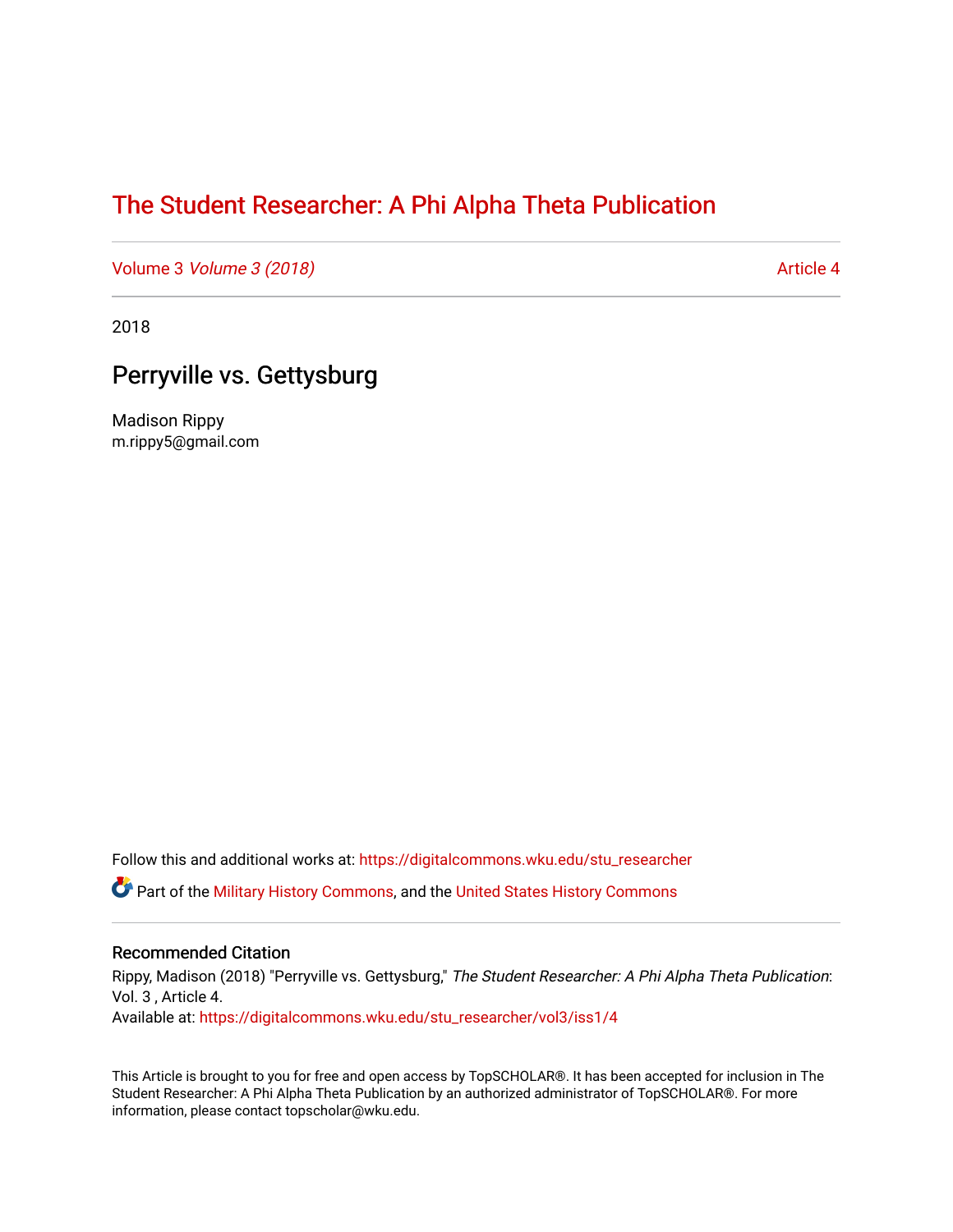Perryville vs. Gettysburg:

The David and Goliath of Civil War Battlefield Preservation

Madison Rippy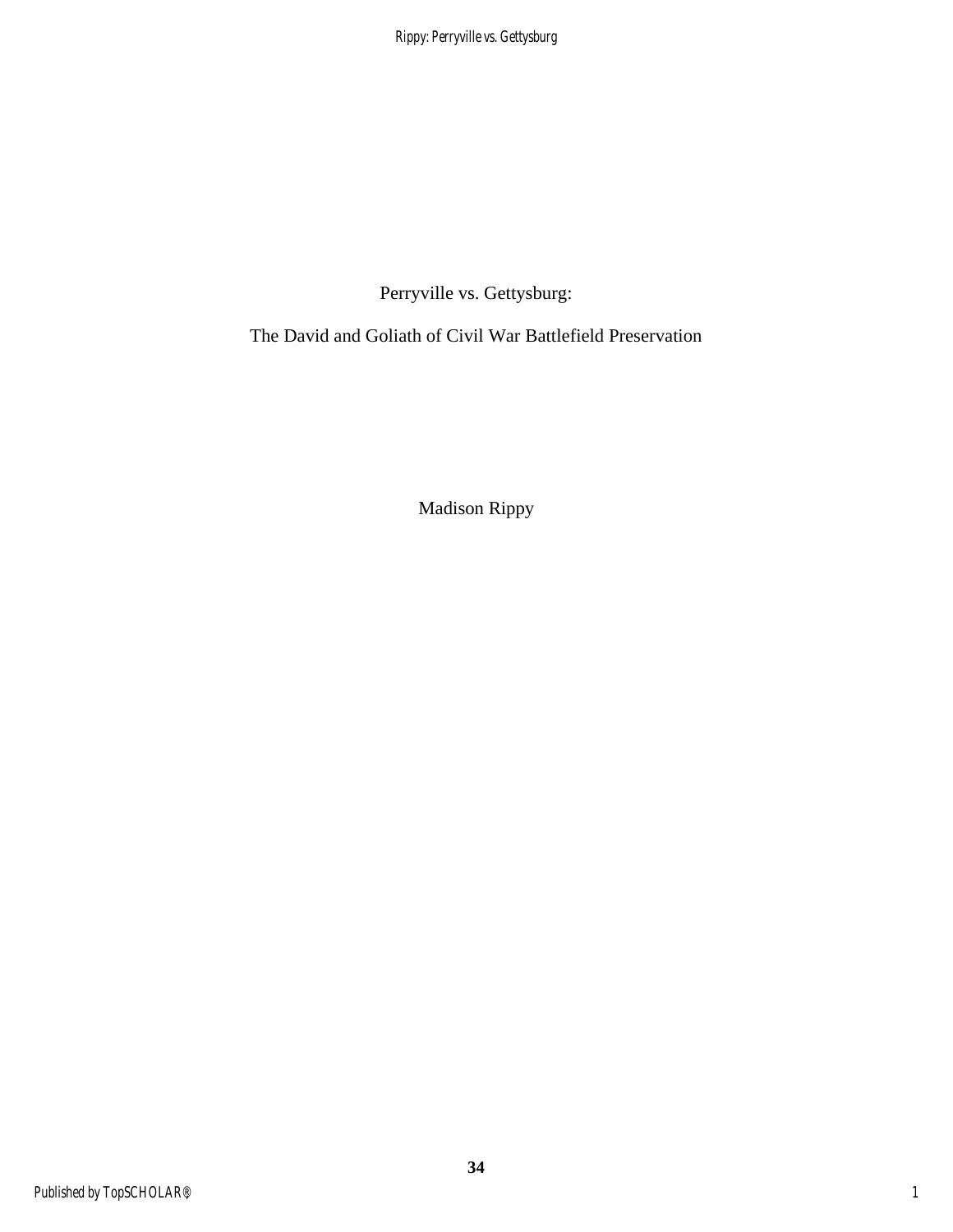The Civil War was a time of turmoil and division that changed the social, political, and economic landscape of the United States. The continued popularity and study of this particularly bloody and controversial period in American history reveals that its massive impact continues into the present. Civil War regalia such as guns, clothing, and flags generate massive public interest. The most popular of the Civil War battlefields, Gettysburg National Military Park, has an annual visitation rate of  $1.2$  million.<sup>1</sup> Professional historians, history buffs, and history students alike all depend on the preservation, however, preservation is not as uncontested as one might expect. Social turmoil and division continue to affect how later generations sought to preserve the War and its legacy. The bias that stems from this division creates narratives and changes to the battlefields, such as the Lost Cause and Visitor Centers, which change the preservation and integrity of the battlefield.

Several factors can foster change in historic preservation initiatives and their decision to evolve or alter its content for a viewing audience. Civil War battlefields are one example of how historic preservation efforts can evolve.<sup>2</sup> This trend is especially apparent when comparing the Gettysburg and Perryville battlefields. Gettysburg has long been the largest and one of the most popular national military parks, however, Perryville failed to gain this recognition in the late nineteenth century because of its perceived insignificance.<sup>3</sup> Changes in the 20th century including the construction of nearby interstate highways, increased consumerism, increased

<sup>1</sup> "Tourism."GettysburgAdamsChamberofCommerce.AccessedNovember 10,2018.http://www.gettysburgchamber.org/business-resources/tourism.

<sup>2</sup>KarenCox,*DixiesDaughters:TheUnitedDaughtersof theConfederacy andthePreservation ofConfederate Culture*, 2003, 94;W.FitzhughBrundage, *The Southern Past: The Clash ofRace andMemory,* 2005, 106.Both of thesecitationsdemonstratethewhiteSouthernefforttopreservetheCivilWarasanoblecauseforstates'rights instead of a fight to keep slavery. The United Daughters of the Confederacy sought to memorialize an ideal view of the South and the Civil War rather than its reality. This is especially pertinent because of the UDC's involvement in preserving Perryville.

<sup>3</sup> Timothy B. Smith, *"Altogether Fitting and Proper": Civil War Battlefield Preservation in History, Memory, and Policy, 1861-2015*. First ed. 2017, 52.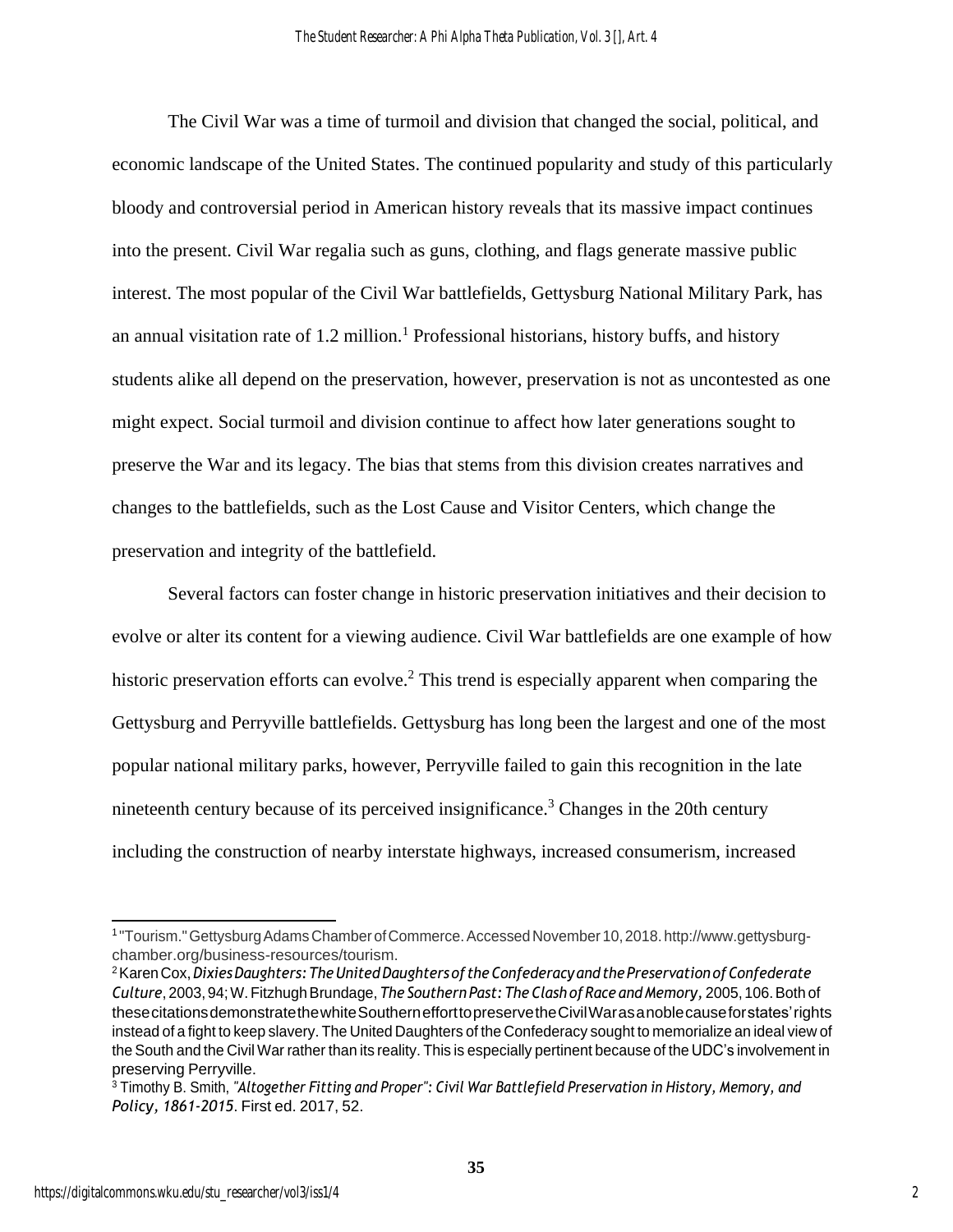popularity of certain battlefields, a reconsideration of the battle's military importance, and the relocation of the battlefield site, have collectively resulted in Gettysburg attracting more visitors than Perryville. This high volume of visitation often degrades the historical integrity of the battlefield and changes how it is preserved but preservation efforts are beginning to prioritize historical accuracy rather than maximize visitation.

The most obvious and modern change to battlefields was the introduction of major paved roads. Before the twentieth century, many American citizens were relatively isolated due to the difficulty of travel and lack of large and connected paved roads. These difficulties were alleviated when the interstate highway system was constructed following the Second World War and more efficiently connected otherwise isolated communities. The expanded federal and state highway system allowed for easier travel to more remote destinations throughout the United States and positively affected attendance at all Civil War battlefields as visitors now had new ways to visit the sites that interested them. Historian Jennifer Murray states that "…the emerging national highway system, pent-up buying power, and shorter work weeks increased leisure time…immediately after the war, people took to the road to reacquaint themselves with America and its national treasures…"<sup>4</sup> More time for leisure and increased accessibility resulted in a massive increase in visitation to Civil War battlefields and museums, none more so than Gettysburg, which took the lead with an increase of "325 percent" after the Second World War.<sup>5</sup>

Although this massive increase was not universal to all battlefields, most battlefields did see an increase. The size of the increase in business was dependent on multiple variables. These variables could include location or even weather. The differences in these variables are most

<sup>4</sup> Jennifer M. Murray,*OnaGreatBattlefield:TheMaking,Management, andMemory ofGettysburgNational Military Park, 1933–201* (Knoxville: The University of Tennessee Press, 2014), 61. <sup>5</sup> Murray, *On a Great Battlefield*, 62.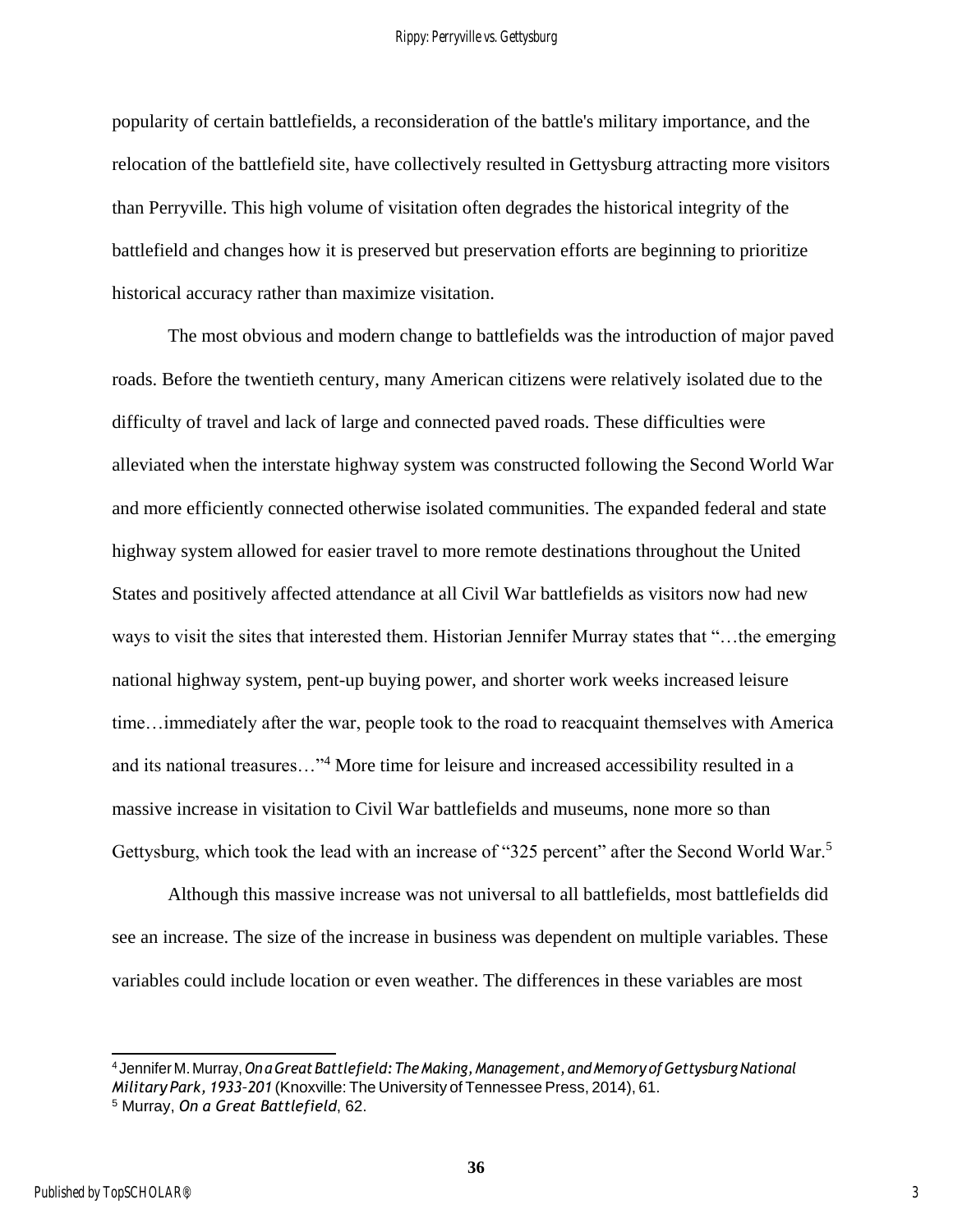stark when comparing Gettysburg and Perryville. Gettysburg and Perryville are both relatively small and rural towns with similar climates and weather. Both were Union victories that thwarted Confederate invasions of the Union. The main differences between the two battlefields are the location and the people present. Gettysburg is the center of ten roads that branch out like spokes on a wheel. Perryville's battle did not take place in the actual town but on an adjacent farm. Gettysburg had easier access without additional roads and thus saw tourism from the beginning. Gettysburg also had access to trains while Perryville did not. This previous accessibility allowed Gettysburg an easier process of increasing tourism and created difficulty for Perryville. Perhaps the most attractive aspect of the battles to tourists was the people present. Gettysburg had the likes of Robert E. Lee, Abraham Lincoln, and George Meade. Perryville had lesser known generals with Don Carlos Buell and Braxton Bragg. Lincoln also gave his famous Gettysburg Address at Gettysburg. Perryville does not have attractions like this and therefore must attract tourists with its authenticity instead.

Business for battlefields and their respective historic tourism increased business but roads and other accessibility additions decreased the integrity of the Civil War battlefields. However, most of the battlefields could not handle the high amount of traffic that they were experiencing. The government became aware of this problem and initiated the program MISSION 66 to help fund the National Park Service's facilities and other needed improvements including ones to battlefields such as Gettysburg.<sup>6</sup> Although allowing for more visitors, the logistical changes made to the historic sites were not always welcome. *National Parks Magazine* writer, Weldon Heald, remarked that "…engineering has become more important than the preservation."<sup>7</sup> Heald means that the architects and engineers of MISSION 66 that help improve accessibility ignore

4

<sup>6</sup> Murray, *On a Great Battlefield,* 81.

<sup>7</sup>Weldon F. Heald, "Urbanization of the National Parks," *National Parks Magazine* 35 (January 1961), 8.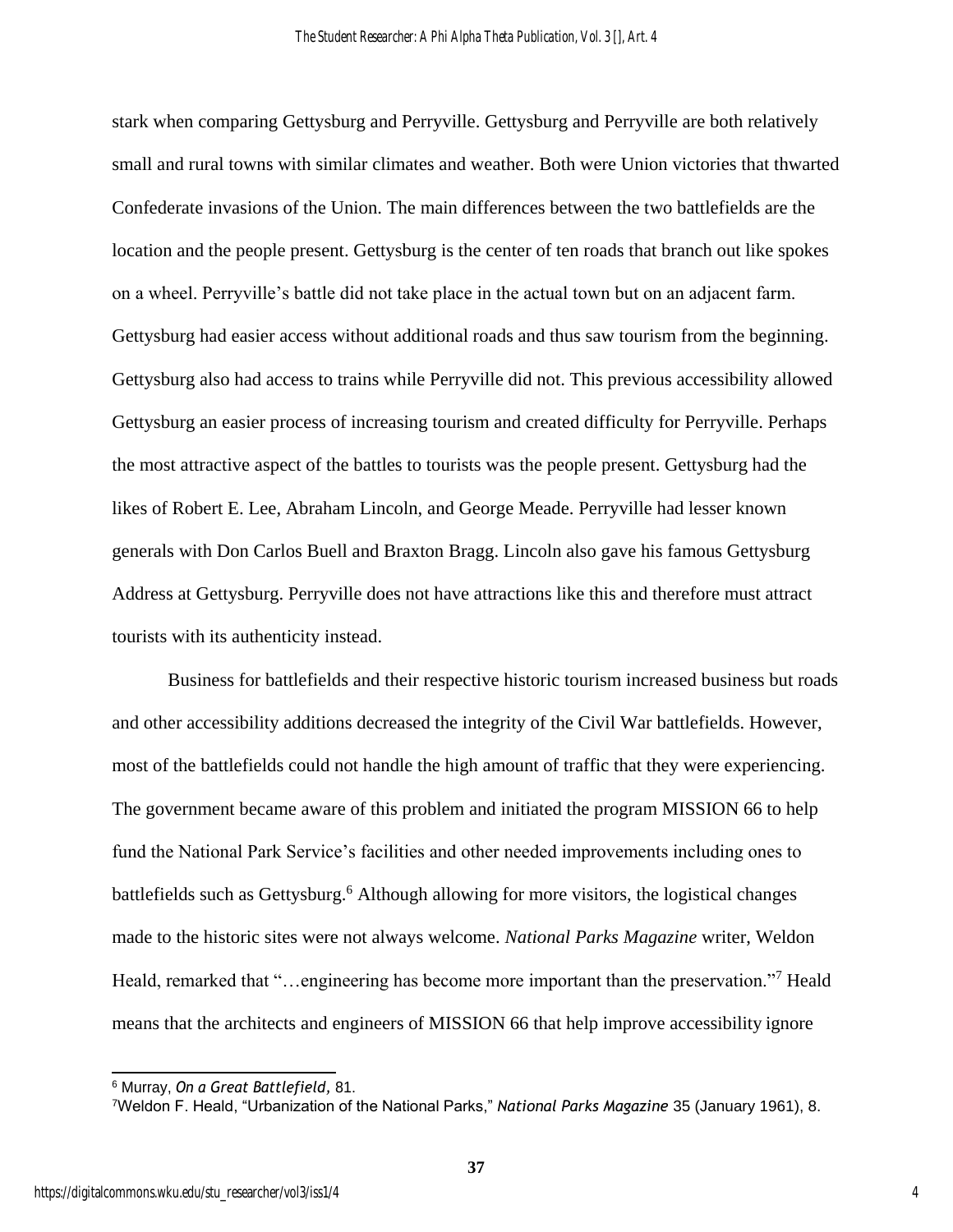the significance of the place itself and jeopardize the historical integrity. Another objection raised by many park administrators and preservationists was that the additions to make the Gettysburg battlefield more visitor-friendly compromised the historic site itself. The buildings and facilities built for visitors often significantly altered the overall historic landscape or were placed on top of an important site. For example, Gettysburg's previous Visitor Center was originally placed on Ziegler's Grove and as a result irrevocably changed the landscape of that section of battlefield. The growing consumer base for historic sites and easy accessibility precipitated battlefields to compromise historic routes and roads to simplify the visitor commute. As historian Brian Black states, "…the first priority was the automobile tourist; this was reflected by the construction of roads and parking lots."<sup>8</sup> Murray corroborates this fact, "…autotourism had been an integral part of touring the national parks for decades."<sup>9</sup> This hyper focus on the visitor experience and the traveler, instead of on the historic preservation, prioritized the commercialization of battlefield sites.

The antithesis of the Gettysburg battlefield and its history is the Perryville Battlefield State Historic Site because Perryville had a lack of funds and prioritized historic preservation over accessibility. While Gettysburg has a sprawling and expansive visitor experience centered around roads and car accessible trails, Perryville's tours are self-guided and only accessible by walking. The museum, visitor center, and the site itself are unassuming and easily missed. The official website of the Perryville Battlefield boasts that this "battlefield is one of the most unaltered Civil War sites in the nation; vistas visible today are virtually those soldiers saw on

<sup>8</sup>Brian Black."The Nature ofPreservation: The Rise ofAuthenticity at Gettysburg." *Civil WarHistory* 58, no. 3 (2012): 352.

<sup>9</sup> Murray, 130.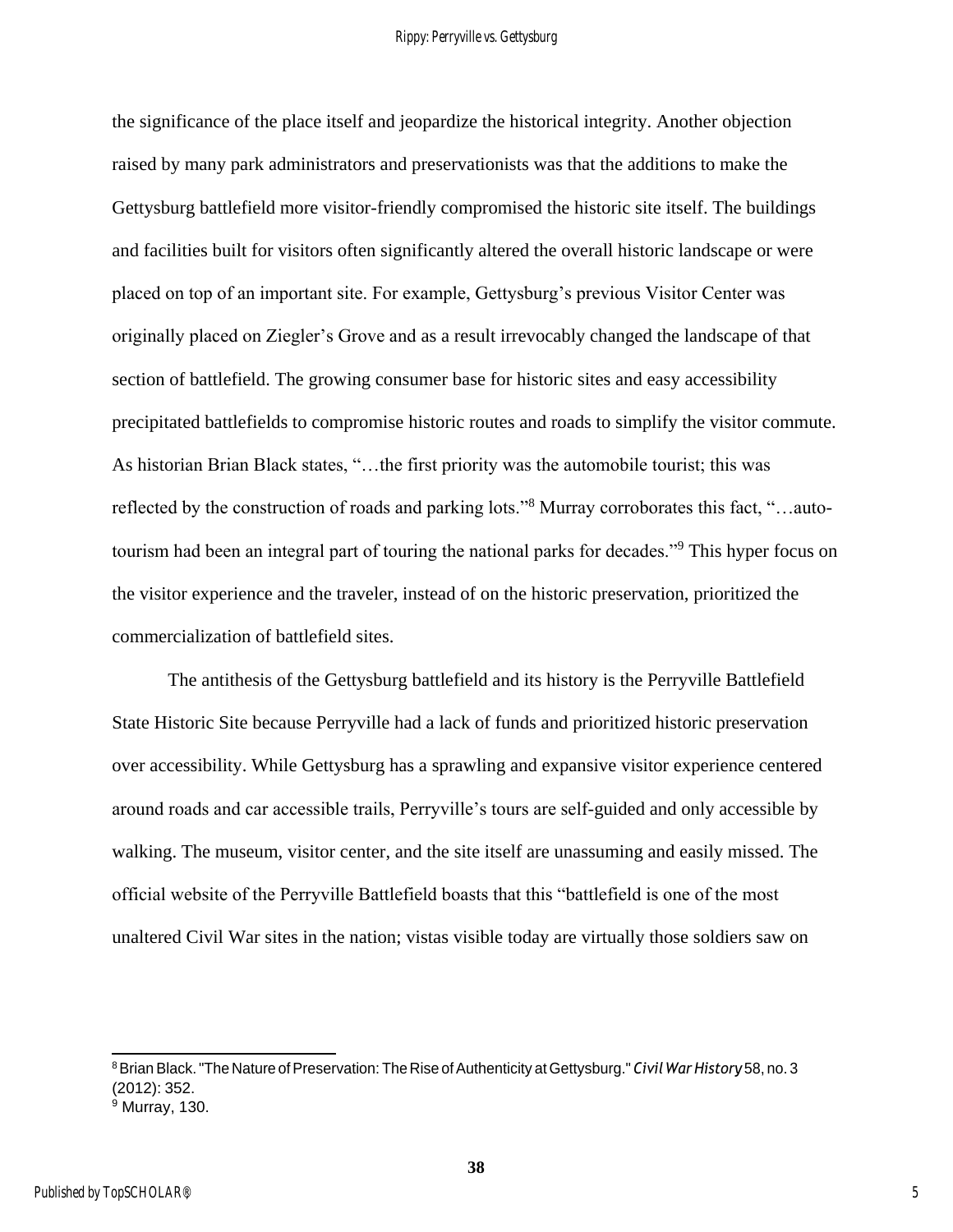that fateful day in 1862."<sup>10</sup> Perryville scholar Christopher Kolakowski states that "the pristine fields and woods, very indicative of how it looked in 1862, made quite an impression on me."<sup>11</sup> Although terrain cannot stay the exact same as it was the day of the battle, the preservation was handled in such a way to invoke its appearance in 1862.

The roads leading to Perryville also juxtapose those of Gettysburg. Gettysburg sacrificed preservation in order to sustain interest in historic sites while Perryville did the opposite Gettysburg remains a major stop along the interstate highways that lead to it while Perryville is out of the way for most tourists with only a one lane road leading up to the actual battlefield.. One can visit Perryville for a more accurate representation of what the Civil War was like for not only the soldiers but for the people effected by the war. Whereas Gettysburg's layout allows for a car to traverse the entirety of the battlefield, Perryville only has walking paths through the battlefield. Perryville marks movements in the battle and has monuments for the Confederate and Union lives lost there. Gettysburg has hundreds of markers, monuments, and memorials. Perryville has obvious signs of care in the landscape around its museum and monuments but the battlefield itself is allowed to grow as it did in the 1860s. Gettysburg is well maintained and even the smallest path is lined with stone for easier access. Gettysburg provides a more seamless experience but at the expense of historic preservation. However, more recently battlefields such as Gettysburg have turned more towards the philosophy of Perryville and wish to preserve the landscape as much as possible. The popularity of Gettysburg makes this transition more difficult as its need for accessibility is higher than most battlefields.

<sup>10</sup> "Perryville Battlefield." Kentucky State Parks. Accessed November 12, 2018.

https://parks.ky.gov/parks/historicsites/perryville-battlefield/index.html. Perryville's claim that the "vistas" are the exactsameisnotpossible.Ithasbeenoveracenturyandahalfsincethebattletookplace.Terrainwillchange despite human efforts to stop it.

<sup>11</sup> Kolakowski, Christopher L. *The Civil War at Perryville: Battling for the Bluegrass*. History Press Civil War Sesquicentennial Series. Charleston, SC: History Press, 2009, 9.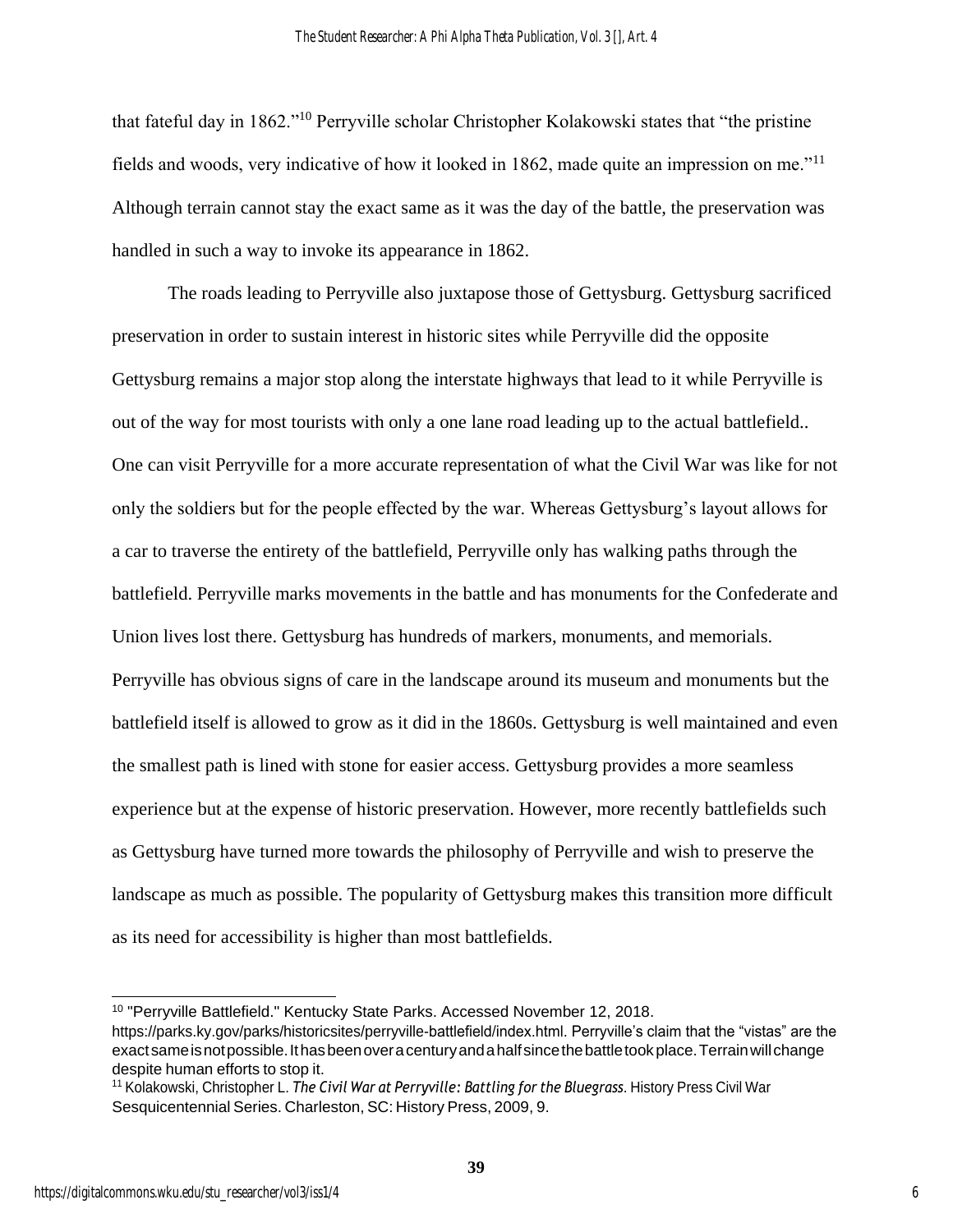A battle's strategic importance during the war affects its popularity and amount of visitation. In turn, this popularity and visitation influence the preservation of the battlefield. The Civil War remains in the forefront of the public mind as the bloodiest conflict on American soil, which perhaps caused the most domestic turmoil to the American people. It also remains one of the most popularly studied areas in history. Many a history buff loves the intricacies of Civil War military strategy and the strategic battle between General Robert E. Lee and General Ulysses S. Grant. The battles and skirmishes with higher strategic importance, especially those with either of the formerly mentioned generals, remain some of the most popularly studied of the Civil War. This attention creates a direct correlation between importance during the Civil War, public interest, and the nature of its later preservation.

This is epitomized by the battlefield of Gettysburg. Gettysburg has several factors accounting for its immense popularity: the presence of Robert E. Lee at the battle, the turning point of the entire war for the Union, the length of the battle, and its fame as the "costliest single military engagement on North American soil."<sup>12</sup> On the other hand, Perryville, although the biggest battle within the confines of Kentucky, generates little interest outside of a small portion of historical academics.<sup>13</sup> Perryville was a small affair compared to the Gettysburg campaign. Perryville and Gettysburg were both attempted invasions of the Union. Despite the importance of maintaining Kentucky's allegiance to the Union, or lack thereof, Perryville and most of the "Western Theater" of the war are considered less important by some scholars than events in the east.

<sup>12</sup> Reardon, Carol, and Tom Vossler. *A Field Guide to Gettysburg: Experiencing the Battlefield through Its History, Places, & People*. Second ed. 2017.

<sup>13</sup> Kolakowski, Christopher L. *The Civil War at Perryville,* 10.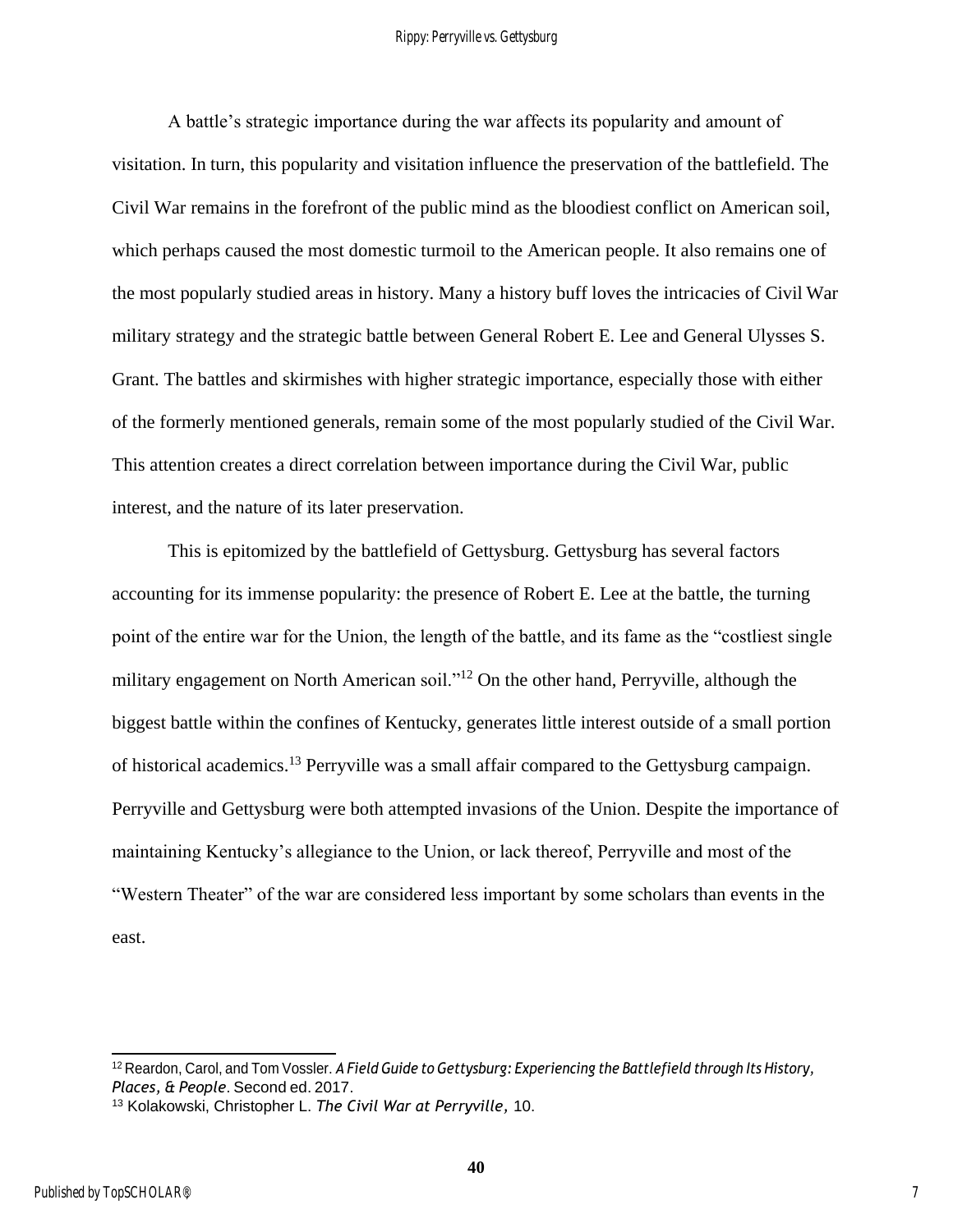Both sites have experienced advantages and disadvantages in terms of their efforts at battlefield preservation. More popular sites like Gettysburg often straddle the line of mystifying the past in order to be more engaging and worth the visitor's trip. American historian Peter Carmichael states that "…our sincere efforts to connect with our public, to spark an interest through experiential learning, to give them the sensations of war, cannot come at the cost of mystifying combat…we have imbued violence with too much intentionality and purpose."<sup>14</sup> The purposefulness of Gettysburg interpretation does not allow the visitor to fully understand the chaotic and randomness of war and its battles. Carmichael goes on to continue his argument by saying that this interpretation simplifies the reasons and causes of the Civil War.<sup>15</sup> Perryville's shortcomings parallel Gettysburg's in this case. Reenactments and other such activities fail to create a war-like environment and only mystify the battle that actually took place there. Perryville historian Stuart Sanders states that many veterans of this war "…recognized that the Battle of Perryville was one of the most intense battles of the conflict" and that it was a "…hellroaring fight."<sup>16</sup>

On the other hand, as a historic site Gettysburg in particular holds many advantages over other battlefields of the Civil War. One of those advantages was that immediate preservation of the battlefield took place soon after the armies had departed. Most battlefields' preservation was largely ignored by the government in favor of cemeteries until the 1930s. Veterans and other such organization were in charge of preserving the areas of conflict. However, Gettysburg was the exception. The Gettysburg Battlefield Memorial Association was founded in 1864 after the

<sup>&</sup>lt;sup>14</sup>Carmichael, Peter S. "Relevance, Resonance, and Historiography: Interpreting the Lives and Experiences of Civil WarSoldiers."*CivilWarHistory 62*,no.2(2016):170-185.https://muse.jhu.edu/(accessedSeptember17,2018).  $15$  Ibid.

<sup>16</sup> Sanders, Stuart W. *Perryville under Fire : The Aftermath of Kentucky's Largest Civil War Battle*. Charleston: History Press, 2012.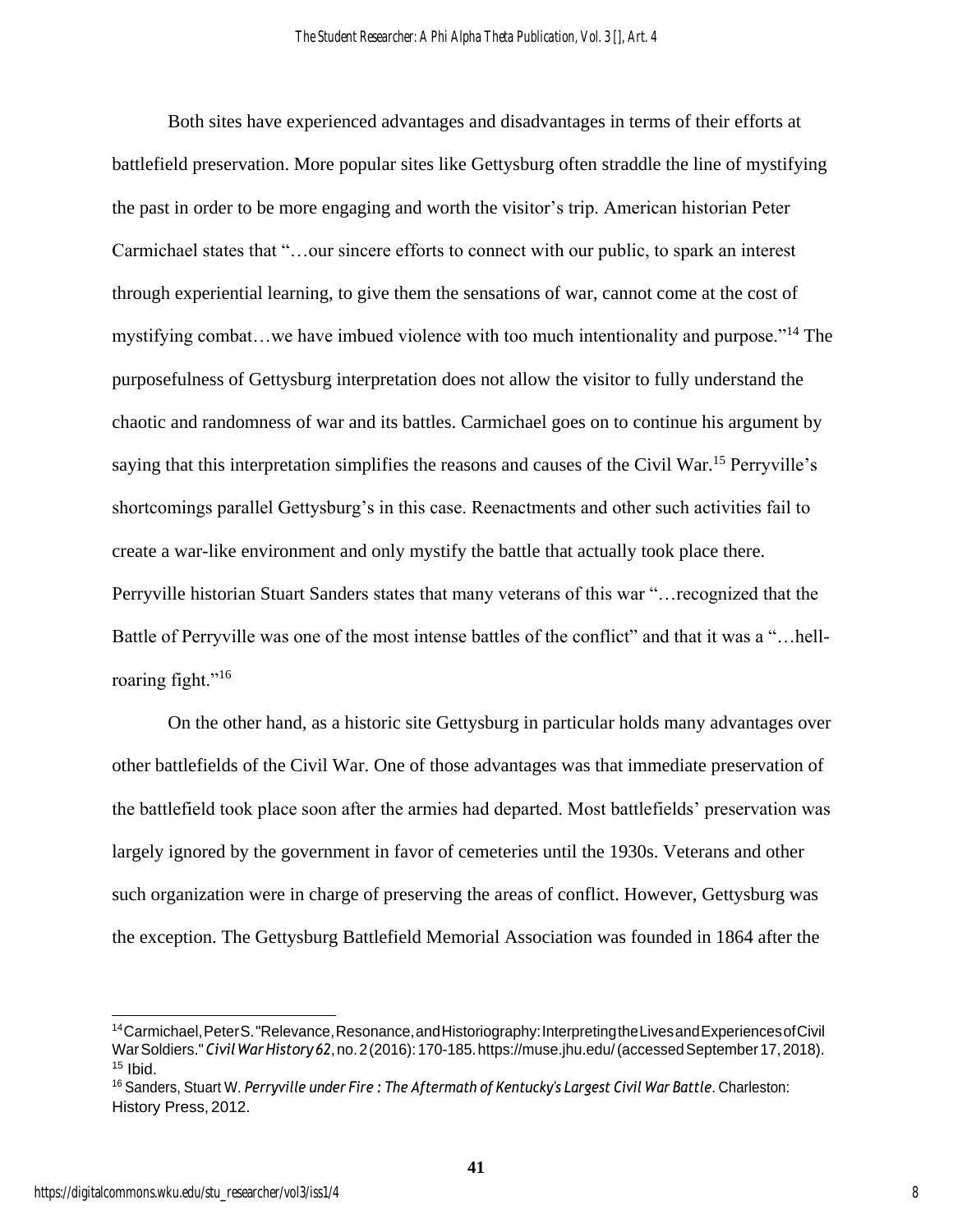Pennsylvania Assembly passed legislation in August 1863. Their association's mission was "to commemorate the great deeds of valor, endurance, and noble sacrifice, and to perpetuate the memory of the heroes."<sup>17</sup> This was the first official action taken to preserve any Civil War battlefields.<sup>18</sup>Although the funding was minimal, perhaps due to the ongoing war, the effort to preserve was evident. The Gettysburg Battlefield Memorial Association was soon replaced with the Grand Army of the Republic (GAR) in the late 1870s. With this change in leadership, Gettysburg was the first to put memorials on the actual battlefield site instead of only in its cemeteries. The main proponent of this battlefield memorialization was John B. Bachelder. With Bachelder at the helm for the Battle of Gettysburg and its preservation, preservation itself began to change. Historian Timothy B. Smith states that "changes in preservation and commemorative mentality also began to emerge once Bachelder and the association began fruitful work at Gettysburg…this move foreshadowed a flood of monumentation, which in itself was a common hallmark of remembrance in the Victorian age."<sup>19</sup> However, Smith also argues that there was a gaping hole in preservation so early after the actual battle. Gettysburg was comfortably located within the borders of the Union. This resulted in a lack of regard for the role played by the Confederate army on the battle. Bachelder tried to at least have markers placed that would show where the Army of Northern Virginia stood during the battle. It was important to have these markers to complete the entire history of the battle. The veterans of the war were getting older and if action was not taken soon, the history would be completely lost. Bachelder stated in several letters that visitors to the park would ask "was there no opposing army at Gettysburg,

<sup>18</sup>Murray.*OnaGreatBattlefield.*11.

<sup>17</sup>Smith,TimothyB.*"AltogetherFittingandProper":CivilWarBattlefieldPreservationinHistory,Memory,and Policy, 1861-2015*. First ed. 2017, 27.

<sup>19</sup> Smith. *"Altogether Fitting and Proper."* 28.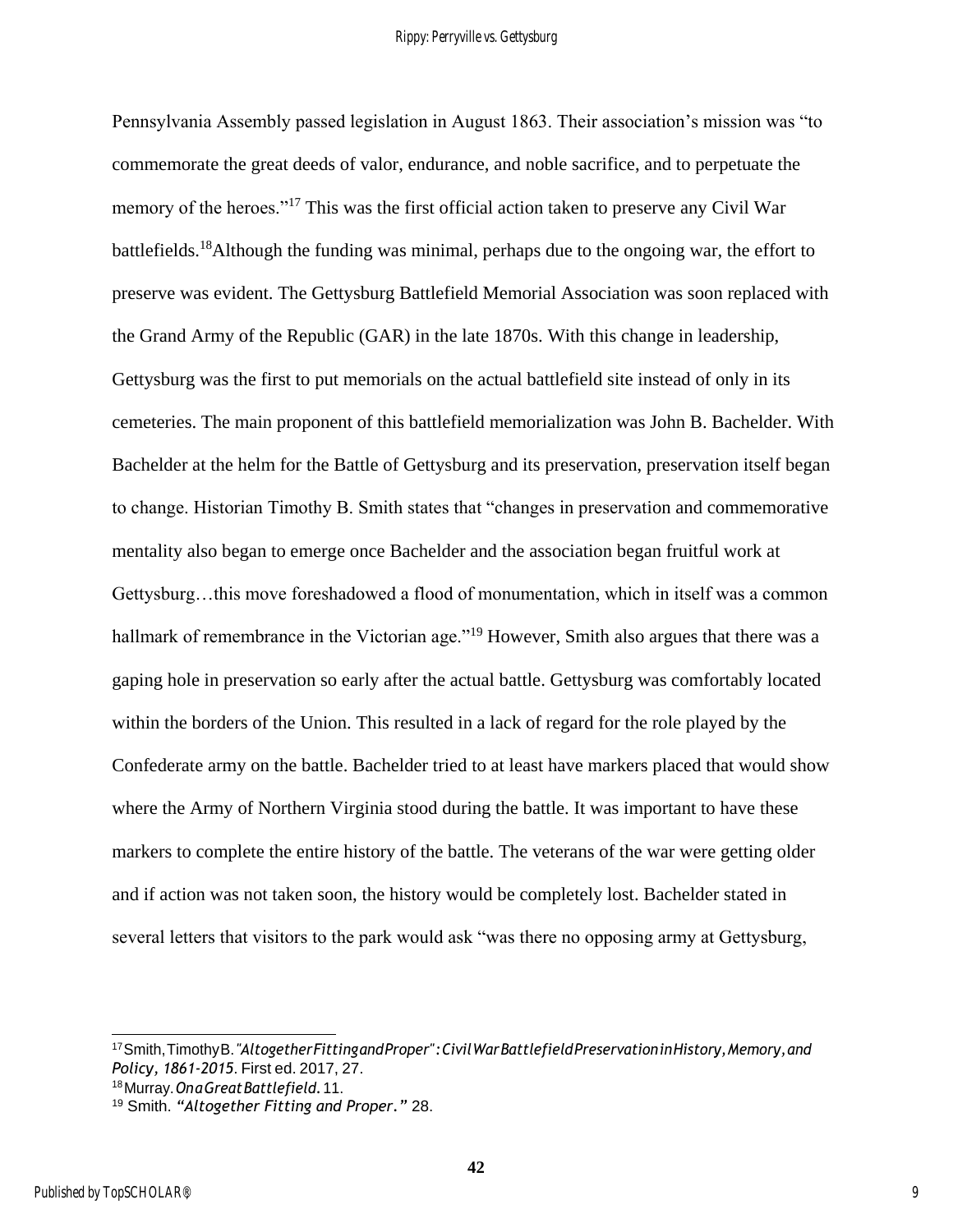where was the enemy?"<sup>20</sup> This exemplifies Gettysburg's lack of preserving the historical integrity of the battlefield.

Comparing Perryville to Gettysburg, its advantages and disadvantages are almost the complete opposite. Perryville had preservation efforts by the citizens of the town, but it would not be until 1936, seventy-four years after the battle, that any official battlefield preservation began to take place. There were several efforts since 1903 to have the battlefield become a national park, which would put the responsibility of maintaining and preserving on the federal government. However, this was never successful and Kentucky "included the creation of a state park at Perryville in a government reorganization bill."<sup>21</sup> This denied Perryville of any federal funding. Perryville and its preservation relied on state efforts as well as local entities. A strength of this battle in the Bluegrass was that the Confederate presence was never ignored. Kentucky was initially a neutral state and was under martial law during the war due to its wavering stance on secession. The state was Union while the war was ongoing but afterwards it became sympathetic towards the Confederacy. This was a result of several issues including the lack of federal aid to stop the Confederate raids of Kentucky, an action, which inexorably affected the attitude of Kentuckians towards the war.<sup>22</sup> Perryville, despite many failed attempts, was never in the forefront of the public's eye as Gettysburg.<sup>23</sup> These factors positively affected battlefield preservation at Perryville. The postwar Confederate sympathies allowed for monuments and markers for the Confederate army and represented the battlefield more accurately. Either side of

<sup>20</sup> Smith. *"Altogether."* 30.

<sup>21</sup> Smith. *"Altogether."* 120.

<sup>22</sup>AnneE.Marshall,*CreatingaConfederateKentucky:TheLostCauseandCivilWarMemoryinaBorderState.Civil War America*. Chapel Hill: University of North Carolina Press, 2010, 1.

<sup>&</sup>lt;sup>23</sup>Ibid. Smith states that "Perryville warranted anational military park, but backers were never able to get one passed through Congress." He does not state the reason, but one would assume that Congress did not want to fund another expensive national military park.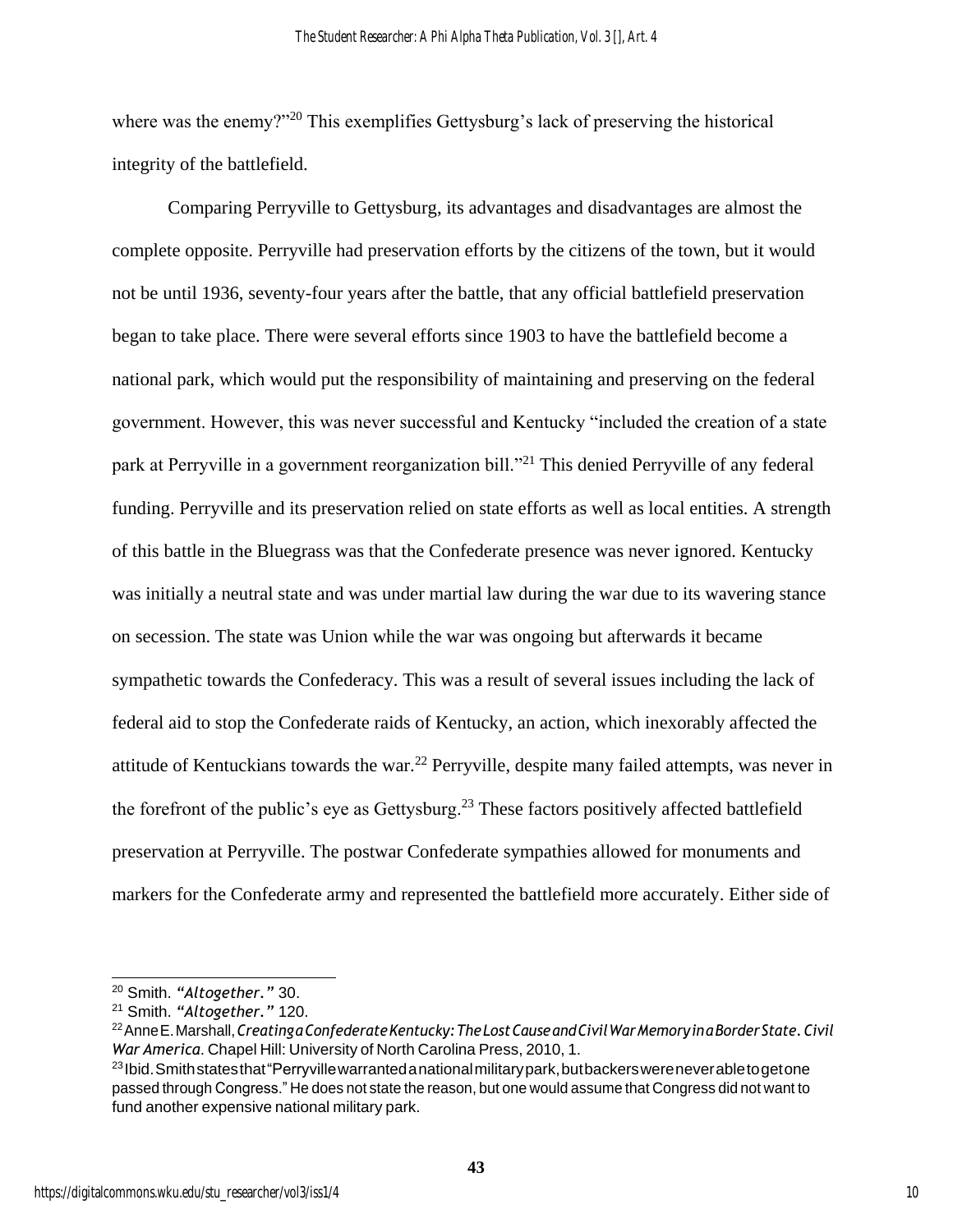the conflict could change the battle's narrative to have a more positive light on their side, but Perryville avoids this. Kentucky was, at one point, on either side of the conflict. This, combined with the lack of attention that Perryville received from the public, allowed for a less biased interpretation of the battle.

Gettysburg is beloved for its rich and important history but also criticized for its many choices. For example, the old Visitor Center was the center of several controversies until its demolition.<sup>24</sup> Perryville does not have these controversies because it is not as popular. It was the largest battle in the borders of Kentucky but the fascination with the eastern battles of Lee and Grant prevents further acclaim. To put it frankly, Perryville was able to do certain preservation actions, such as a gravesite, memorials, and other markers related to the Confederate presence at the battlefield, because of its relative anonymity and location in a Confederate sympathetic Kentucky. For example, Gettysburg's authorities were not able to accomplish monuments and markers for the Confederate army until much later. The Union held animosity towards the rebellious Southern states and did not wish to memorialize their soldiers. This animosity delayed preservation of the Confederate soldiers at the battlefield. Another factor that effected the preservation was the fact that preservation for Gettysburg took place while the war was still ongoing. A more complete and approximate battlefield is exemplified by Perryville while Gettysburg and its monuments present a dazzling battlefield that attract tourists and funds.

The location of a battlefield mattered during the Civil War and it also matters afterwards in its preservation and visitation. A lot of prominent battles during the Civil War took place near strategic cities that had higher populations and would have a larger impact on the war overall. Gettysburg was near Washington D.C. and this proximity made it important to the Confederate

<sup>24</sup> Murray. 86. Murray lists several articles from the *Washington Post, Patriot News, and the Reading Eagle* that comment negatively on the commercialization of Gettysburg beginning with the Visitor's Center.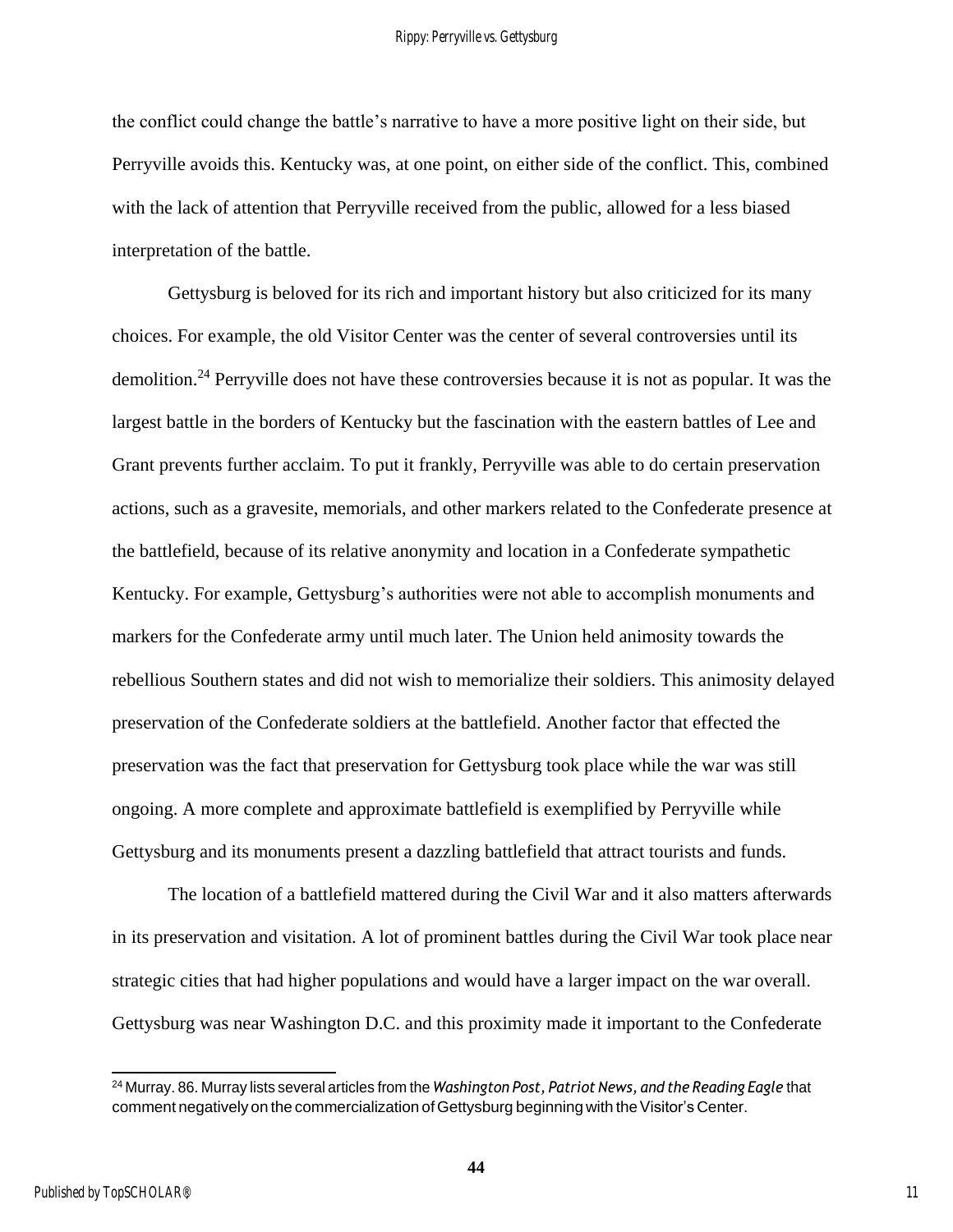campaign.<sup>25</sup> It had ten major roads that contributed to the reason for the battle taking place there. Gettysburg is also home to easily identifiable, natural landmarks such as the Devil's Den and Little Roundtop that assisted the army in 1863, help tourists in modern day. The introduction of tour roads changed the landscape somewhat, but visitors are still able to ascertain the battlefield with little assistance. This is due to the historic and new roads creating an easily accessible path around the battlefield.

Perryville characterizes the opposite of Gettysburg's strategic importance. Perryville is an unassuming town in the middle of central Kentucky; in 1862, the town only had 300 residents and in 2015 it had only risen to  $759<sup>26</sup>$  A battle probably would not have taken place there if Kentucky had not been particularly dry during 1862 leading up to the battle. Perryville still housed small reserves of contaminated and tepid water but even this water was welcome among both sides of the conflict. Civil War historian Stuart Sanders states that soldiers were so desperate for water that they "…gave five dollars for a full canteen of muddy water, a dollar a drink, and many drank from standing pools [of] water that horses refused to drink." He also states that this water sometimes was contaminated by dead animals and was the cause for the spread of epidemic diseases within the two camps.<sup>27</sup> Perryville was the stop before the Confederate army was pushed out of Kentucky for good after trying to turn the state and its citizens into pro-Confederate sympathizers. Frankfort and Lexington had been taken and the only reason that they retreated was the sizable army of General Don Carlos Buell started its advance. Perryville also was 30 miles west of a Confederate supply line reaching from Tennessee into the

<sup>25</sup> Reardon and Vossler. *A Field Guide to Gettysburg.*

<sup>26</sup> Sanders, Stuart W. *Perryville under Fire : The Aftermath of Kentucky's Largest Civil War Battle*. Charleston: History Press, 2012.

<sup>27</sup> Ibid.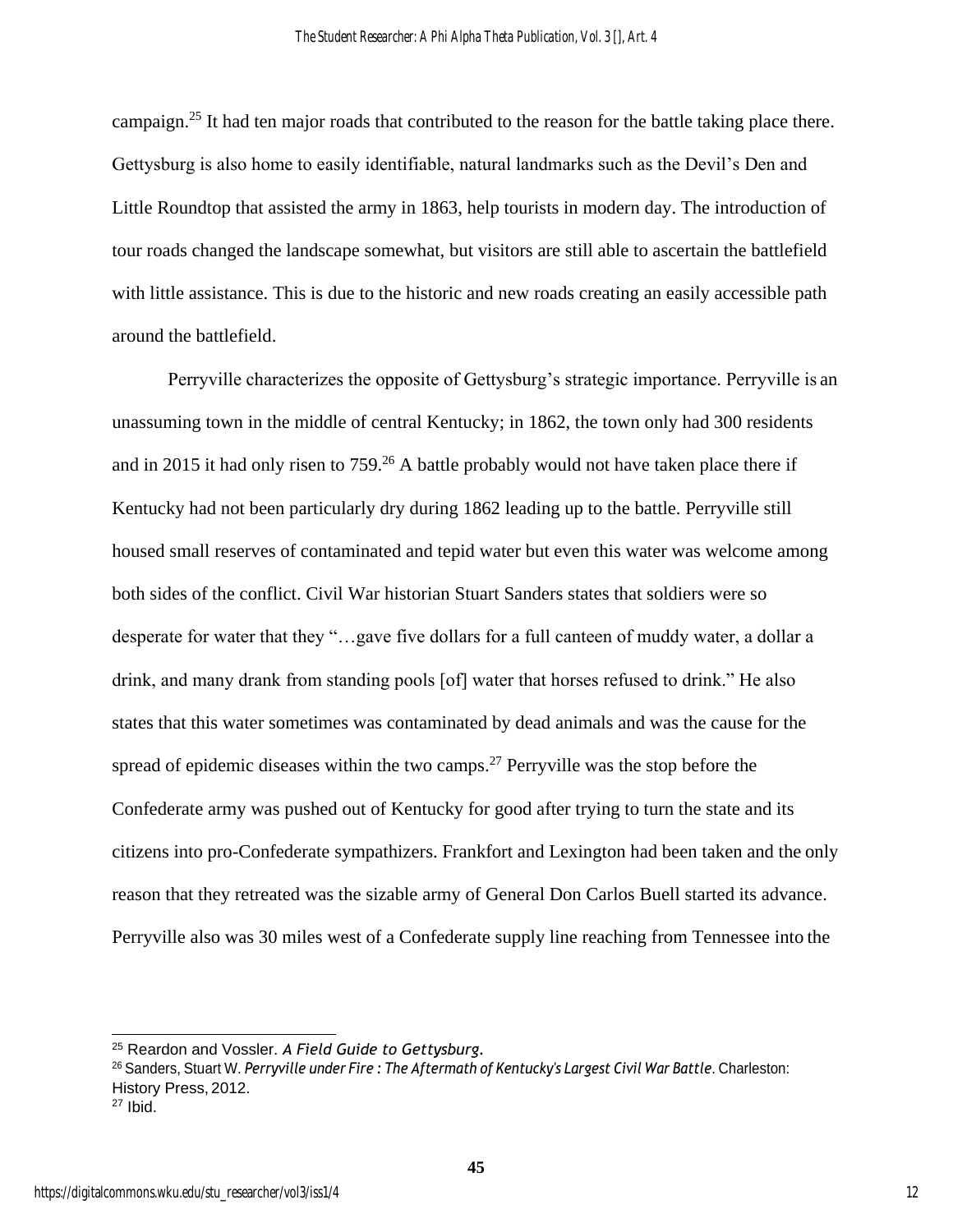Bluegrass State.<sup>28</sup> The wide-open terrain and nearby town thus experienced the bloodiest battle in the Western Theater. The Confederate general at Perryville, Braxton Bragg, won the tactical victory but had to retreat into Tennessee and then Mississippi because of the advancing Union army. Perryville and its battlefield were born of circumstance not strategy. This affects the battlefield preservation. Strategic importance was associated with roads and other means of travel. Perryville did not have the roads or the access that Gettysburg had and therefore did not have the amount of tourism. This positively affected the historical integrity of the site by providing both time and freedom to preserve the battlefield as is.

The preservation of both battlefields prominently features their landscape. Perryville's smaller location is easier to preserve and that is demonstrated by its relative lack of change since the actual battle took place. Gettysburg encompasses mass swaths of land and parts of the town. This makes it more difficult to manage and therefore the landscape has changed from its original appearance. Gettysburg "occurred on dozens of farmsteads and across twenty-five square miles" and through an entire town.<sup>29</sup> The early organization of Gettysburg Battlefield Memorial Association had managed to acquire around a hundred acres of land that the battle was fought on by 1866. This was an impressive feat, but it was barely one percent of the battlefield as a whole.<sup>30</sup> There were several reasons that the organizations heading Gettysburg in particular had difficulty acquiring the land it needed to have the complete battlefield. Firstly, the federal government did not involve itself in Civil War preservation efforts until the mid-1890s and even then only with a couple of undisputedly important sites. This drastically affected the efficiency and ease that battlefield organizations were able to obtain their desired land. Another factor in

 $28$  Ibid.

<sup>29</sup> Murray. *On a Great Battlefield.* 11.

 $30$  Ibid.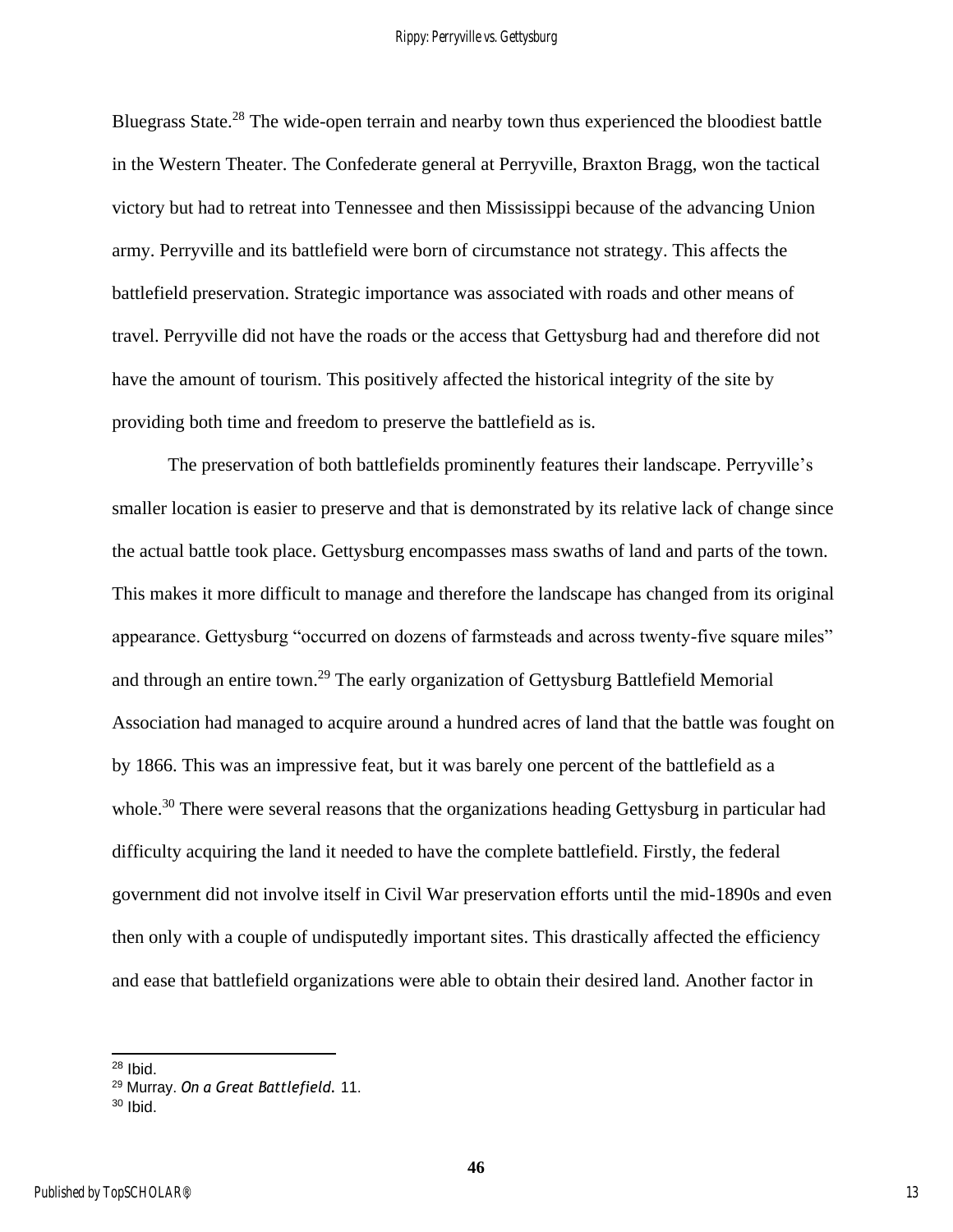preservation was the ownership of the lands. Farmers and other citizens' owned=the land upon which the battle took place. Although they were not able to farm the land because of the sheer volume of dead bodies on the land, they eventually reclaimed their land. Another reason it was difficult was the legislation at that point only allowed for land within the Union lines to be purchased. This left out a large portion of the battlefield and rendered the site incomplete.<sup>31</sup> The landscape itself also presented a challenge. Gettysburg is nestled in a rocky terrain with steep, unforgiving hills and masses of thickets and trees. Action within the battle of Gettysburg often saw one force fighting the other on a hill or ridge where it would be advantageous than on the open and flat farmlands. Preserving this kind of landscape was an enormous feat and required a large amount of funds that Gettysburg and its organizations simply did not have until well into Franklin Delano Roosevelt's presidency.

In comparison to the behemoth that is Gettysburg, Perryville's battlefield lands were relatively easy to obtain. Most of the battle happened on land that was owned by the unfortunate Henry P. Bottom. It was approximately four-square miles or two thousand acres of farmland in total. The town of Perryville was unscathed from the battle itself and only experienced the "horrors of the battle in the thousands of wounded and dying soldiers needing care." The landscape of Perryville was much easier to preserve than Gettysburg. It consisted of the rolling Bluegrass hills that was coveted farmlands during the settlement of Kentucky. This kind of terrain, albeit not the best for a battle, is easy to preserve as it was. Perryville's battle site can be walked through in a couple of hours with ease. Gettysburg visitors still struggle to witness the hallowed ground hidden within its thickets and rocky hillsides.<sup>32</sup> Although Perryville's small size lends to easier landscape preservation, Perryville's location was difficult in a different sense

 $31$  Ibid.

<sup>32</sup> Smith. *Altogether.* 28.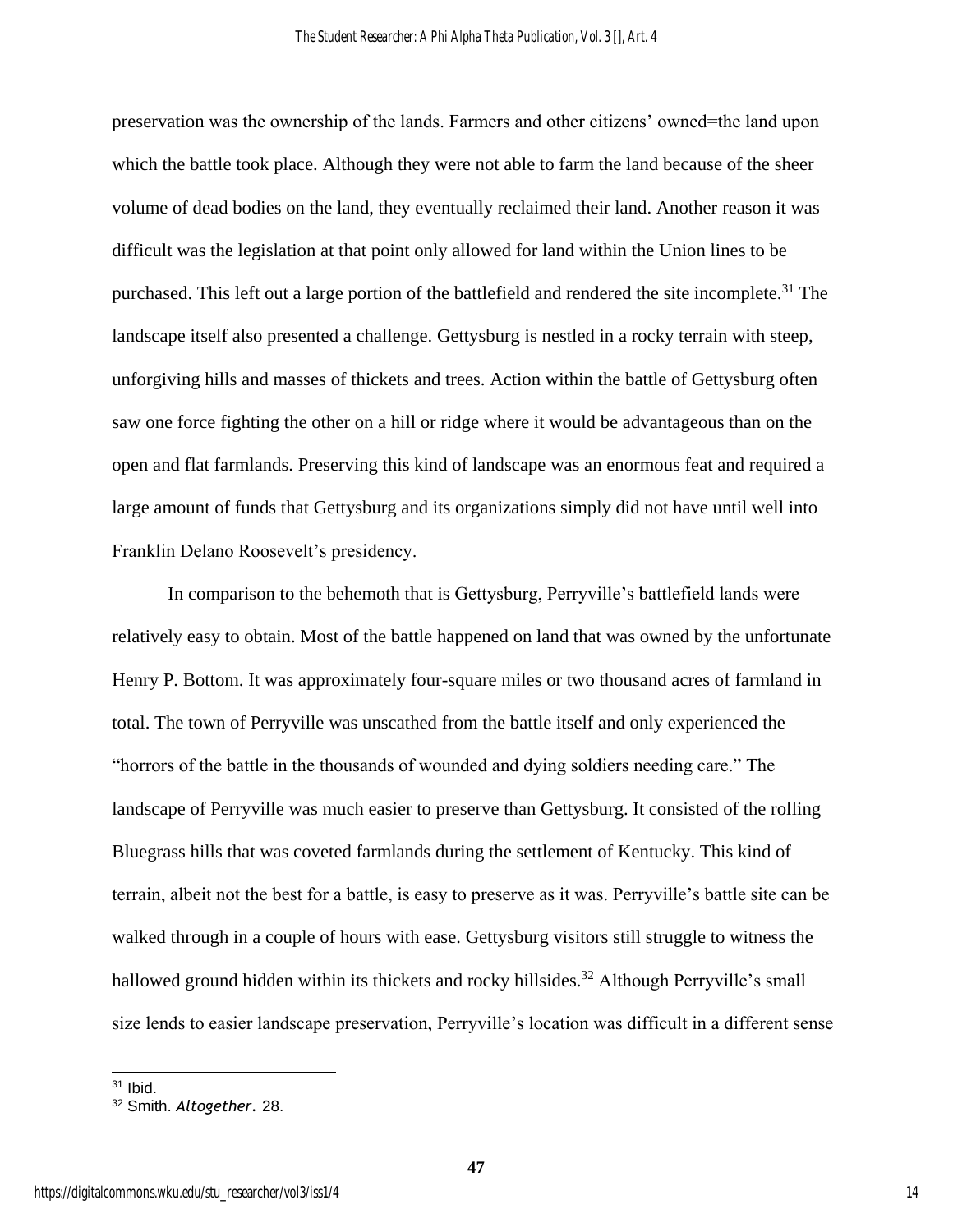than Gettysburg. It was easier for the families, especially for the Confederates, of those fallen soldiers to visit the site. Stuart Sanders states that the residents of Perryville were irritated "about civilians visiting the battlefield. These visitors—many of them residents of neighboring states were digging up corpses in order to reclaim the bodies of their loved ones who had died in the fight."<sup>33</sup> Perryville's central location to several states allowed for this exhuming and reinterning on a scale not seen at battlefields such as Gettysburg. This affected Perryville's preservation through the lack of graves to testify for the thousands killed there. A single mass grave attests for the Confederate forces but the Union soldiers were taken by family and later on the bodies were moved elsewhere. A lack of a large cemetery with marked graves affects tourism in a negative way. Individual soldiers are not able to be found by family members and later tourists alike. If the unknown soldier had a diary or other such fame, the mass grave does not allow for tourists to flock to that famous soldier's grave because there is no marker for it. Tourism for sites like Perryville rely on recognizability. It does not have Lincoln or Lee to attract visitors and its mass grave does not help its tourism.

The preservation of battlefield sites present many challenges and rewards for those who take on the project. Battlefields themselves attract mass amounts of tourist traffic without related regalia. Civil War battlefields in particular are popular tourist attractions for the patriotic and nostalgic American wishing for an imagined simpler time. Gettysburg National Military Park and Perryville State Historic Site are as different and contrasting as two Civil War battlefields can be. The differences between the two highlight the ways and reasons that bias, intentional or not, affects the preservation of battlefields. Interstate highways, increased consumerism in the United States, the importance of the battle in the outcome of the Civil War, and the location of

<sup>33</sup> Sanders. *Perryville.* 11.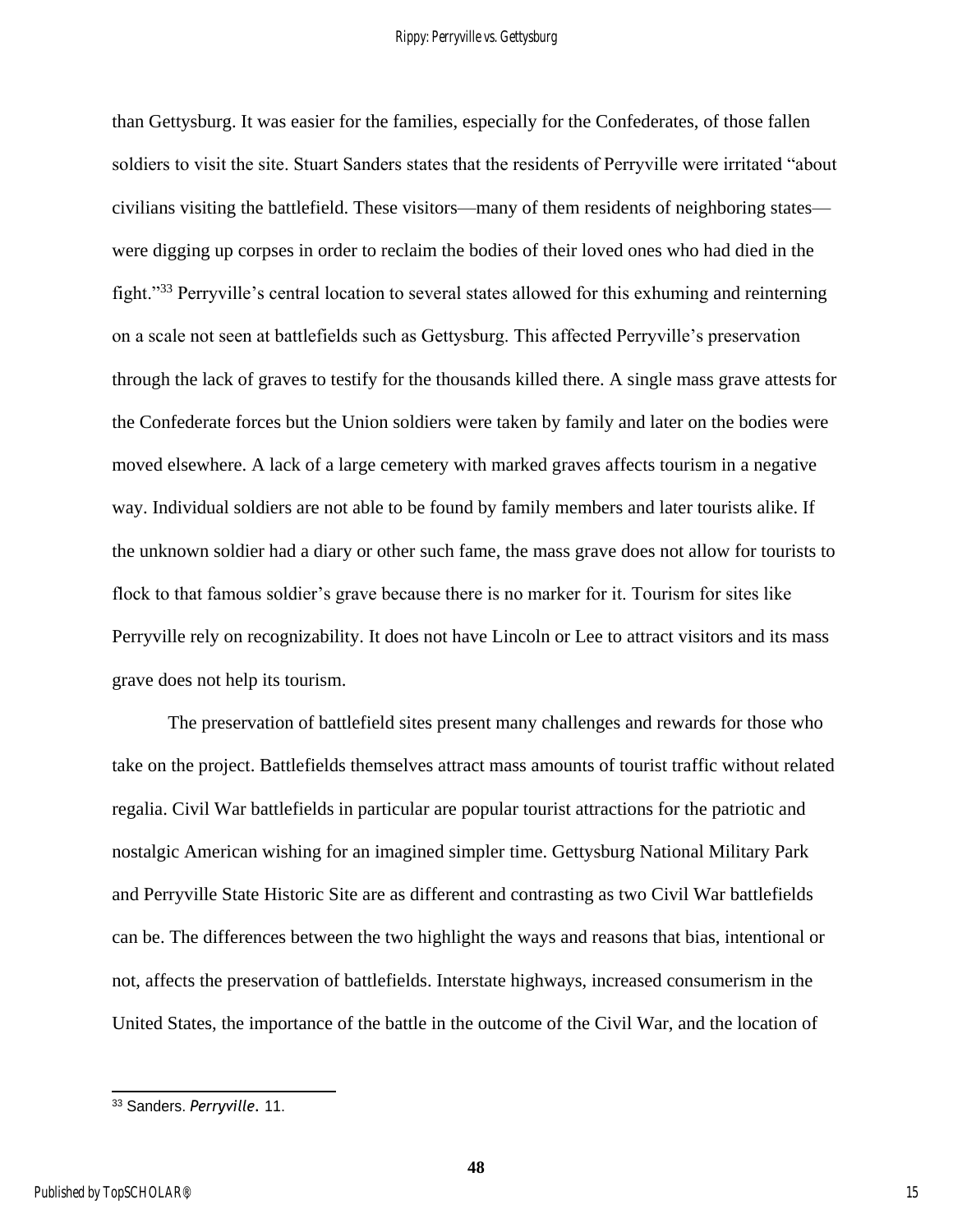the battlefield are common factors that influence preservation. As can be seen with Gettysburg, these factors can sacrifice the historical value in the site for a more accessible and visitor friendly attraction. Perryville takes a different approach with its strict adherence to maintaining the battlefield in its historical integrity. Preservation is often looked over for the more exciting and dynamic histories, but it must be forefront in the minds of those who study history. Bias can change the sources used for other academic purposes and this is apparent even in the sites themselves. As long as the bias is recognized, future historians and preservationists can attempt to eradicate these biases from future preservation efforts.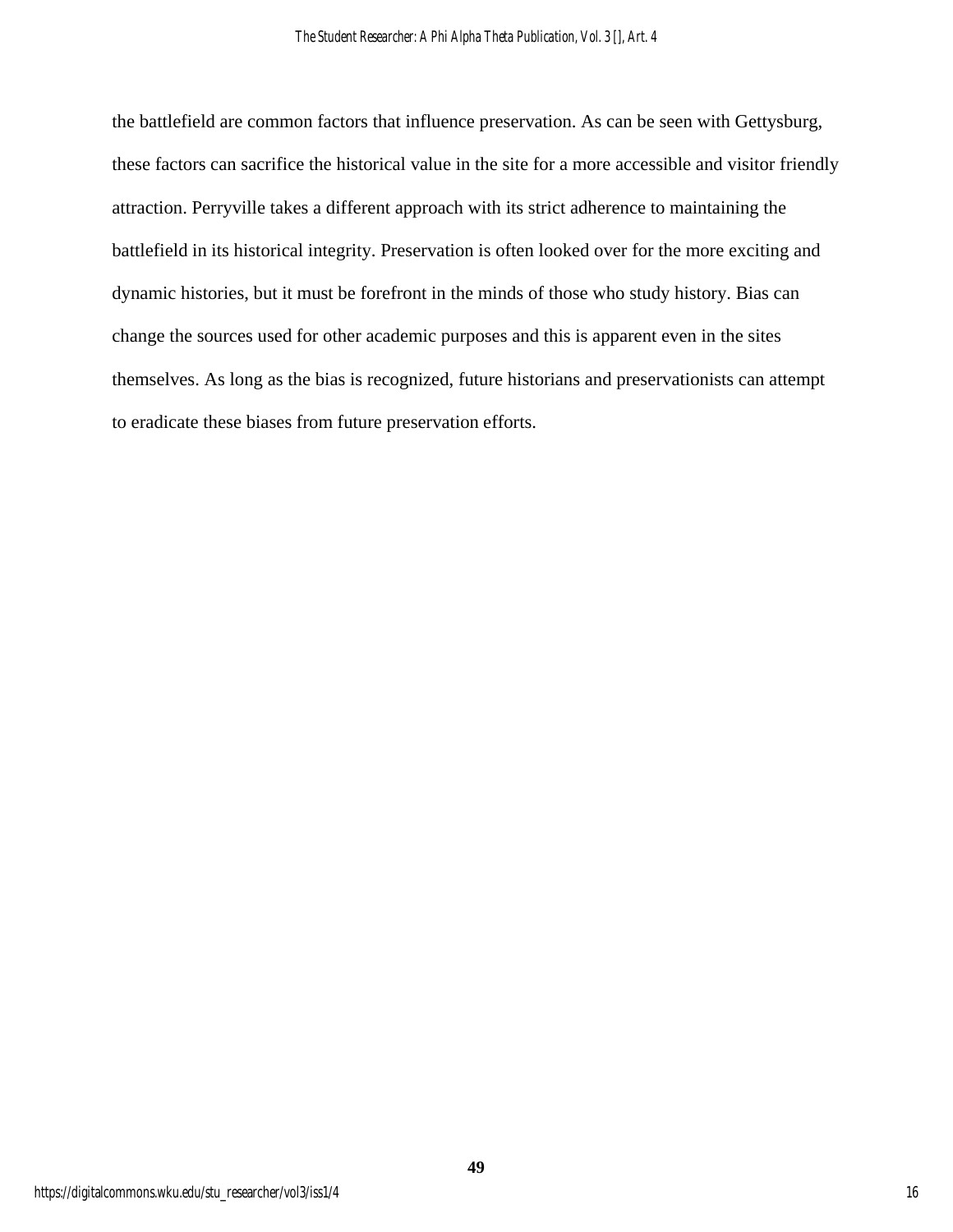### **BIBLIOGRAPHY**

- Black, Brian. "The Nature of Preservation: The Rise of Authenticity at Gettysburg." Civil War History 58, no. 3 (2012): 348-373. https://muse.jhu.edu/ (accessed September 17, 2018).
- Carmichael, Peter S. "Relevance, Resonance, and Historiography: Interpreting the Lives and Experiences of Civil War Soldiers." Civil War History 62, no. 2 (2016): 170-185. https://muse.jhu.edu/ (accessed September 17, 2018).
- Dabney, Emmanuel, Beth Parnicza, and Kevin M. Levin. "Interpreting Race, Slavery, and United States Colored Troops at Civil War Battlefields." Civil War History, Volume 62, Number 2, June 2016, pp. 131-148.
- Folklife Archives, Manuscripts &, "Davis, Samuel Thomas, 1838-1908 (SC 626)" (2012). MSS Finding Aids. Paper 2560. Special Collections Library, Western Kentucky University, Bowling Green, KY.
- "Map of the Battle-Field of Perryville, KY," map, c. 1862, Special Collections Library, Western Kentucky University, Bowling Green, KY.
- Miller, Francis Trevelyan, and Lanier, Robert S. The Photographic History of the Civil War: Thousands of Scenes Photographed 1861-65, with Text by Many Special Authorities. Review of Reviews, 1911.